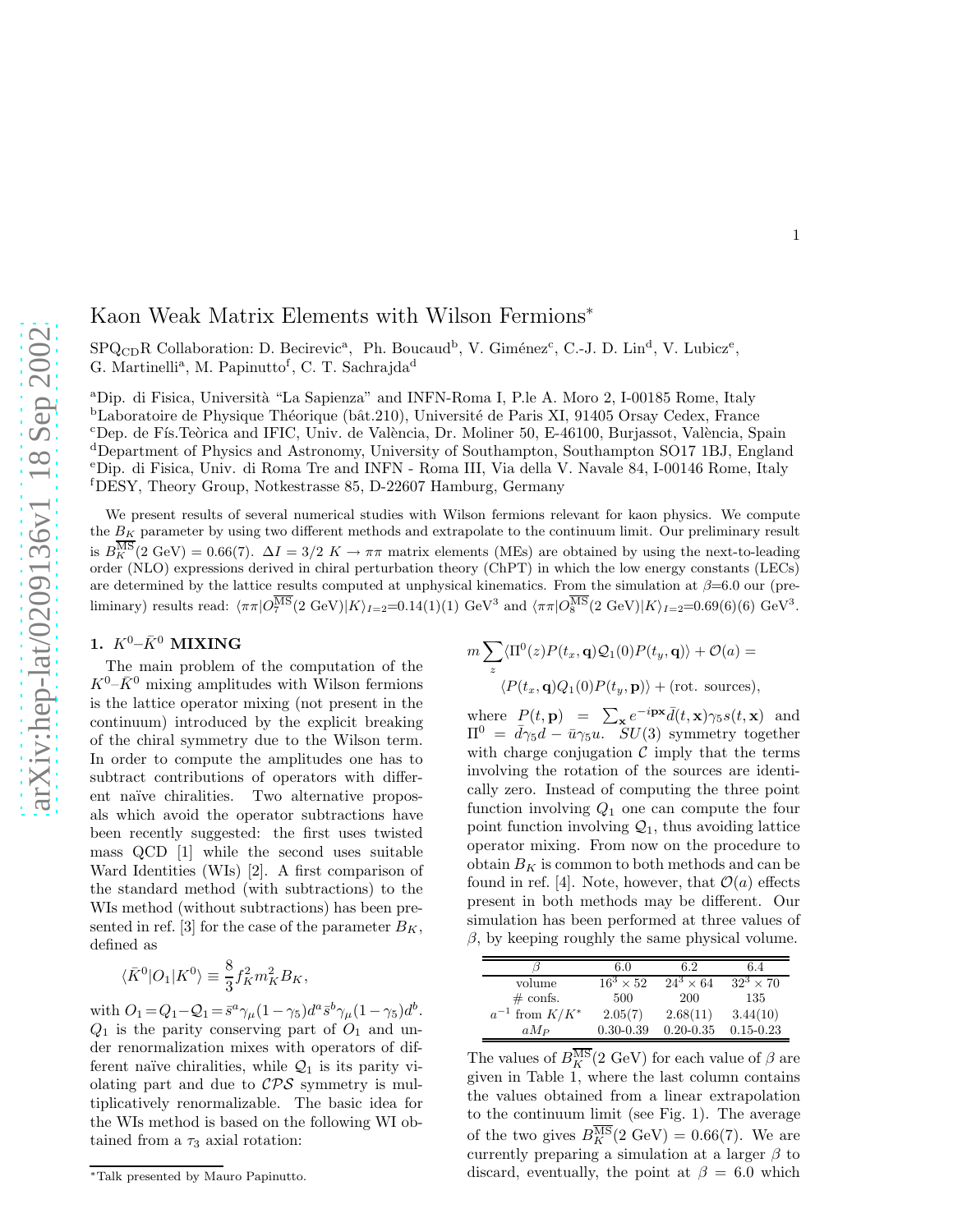|          | 6.0       | 6.2       | 6.4       | $\infty$  |
|----------|-----------|-----------|-----------|-----------|
| $a$ (fm) | 0.096(3)  | 0.073(3)  | 0.057(2)  |           |
| no subt. | 0.818(32) | 0.763(25) | 0.750(37) | 0.634(95) |
| stand.   | 0.890(45) | 0.826(34) | 0.819(40) | 0.70(12)  |

Table 1. Values of  $B_K^{\overline{\text{MS}}}(2 \text{ GeV})$  in function of a

could lie outside the region linear in a.



Figure 1. Continuum limit for  $B_K^{\overline{\text{MS}}}(2\text{ GeV})$ 

### 2.  $K \to \pi$  MEs IN THE CHIRAL LIMIT

The  $K \rightarrow \pi \text{ MEs of } O_7^{3/2}, O_8^{3/2}$  (defined in ref. [6]) can be related, in the chiral limit, to those of the left-right operators of the  $\Delta S=2$  basis as explained in ref. [6]. By using the soft pion theorem  $\langle \pi \pi | O_{7,8} | K^0 \rangle_{I=2} = -i/(\sqrt{2}f_\pi) \langle \pi^+ | O_{7,8}^{3/2} | K^+ \rangle$ , we obtain the  $\Delta I = 3/2$  MEs of the electro-weak penguin (EWP) operators  $O_7 O_8$  (defined in Eq. (1) of ref. [5]) in the chiral limit. Our results (in the  $\overline{\text{MS}}$  scheme at 2 GeV) read:

|                                                                                               | 6.0 | 6.2 | 6.4 |
|-----------------------------------------------------------------------------------------------|-----|-----|-----|
| $\langle \pi \pi   O_7   K^0 \rangle_{I=2}$ GeV <sup>3</sup> 0.132(10) 0.136(14) 0.136(10)    |     |     |     |
| $\langle \pi \pi   O_8   K^0 \rangle_{I=2}$ [GeV <sup>3</sup> ] 0.658(44) 0.604(44) 0.533(34) |     |     |     |

For  $O_8$  discretization errors seem quite large and we are currently investigating this feature.

### 3.  $\Delta I = 3/2 K \rightarrow \pi \pi$  AMPLITUDES

The procedure to extract these amplitudes by using ChPT at NLO has been explained in ref. [5,7,8]. We are interested in  $K \to \pi\pi$ matrix elements of the EWPs and of the operator  $O_4$  (defined in Eq. (1) of ref. [5]) which mainly determines the physical  $K^+ \rightarrow \pi^+ \pi^0$ decay amplitude. In practice we work with an unphysical kinematics (called SPQR) where the kaon is at rest, one pion is at rest and the other has either momentum 0 or momentum  $2\pi/L$ . We have 3 pion masses and 3 kaon masses for each pion one  $(M_\pi \in [0.51, 0.88] \text{ GeV}, M_K \in$ 



Figure 2. Numerical data for the ME of  $O_8$ 

 $[0.51, 1.46]$  GeV), and the energy is in general not conserved (it can be injected through the weak operator [9]). We fit the numerical data to the expressions obtained at NLO in quenched ChPT [5,8]. For example, for the EWPs we have

$$
\mathcal{M}_{7,8}^{\text{SPQR}} = \gamma^{7,8} \left( 1 + \frac{M_K^2}{(4\pi f)^2} (\text{chiral logs})^{\text{SPQR}} \right) \n- \left( \delta_3^{7,8} + \frac{\delta_2^{7,8}}{2} - \frac{\delta_1^{7,8}}{2} \right) M_K \left( M_\pi + E_\pi \right) \n+ \left( \delta_4^{7,8} + \delta_5^{7,8} \right) \left( 2M_K^2 + 4M_\pi^2 \right) \n+ \delta_6^{7,8} \left( 4M_K^2 + 2M_\pi^2 \right) - \left( \delta_1^{7,8} + \delta_2^{7,8} \right) E_\pi M_\pi, \tag{1}
$$

where  $\gamma^{7,8}$  is the LEC of the LO while the  $\delta^{7,8}_i$  are the LECs of the NLO. For the moment we have not considered the finite volume correction (the Lellouch-Lüscher  $(LL)$  factor  $[10]$ ) which is not yet known for the SPQR kinematics. In this way we determine some combinations of the LECs of the NLO and we use them to compute the values of the physical amplitudes (see refs. [5,8] and refs. therein). Again in the case of the EWPs we have

$$
\begin{split} \mathcal{M}_{7,8}^{\text{\tiny phys}} &= \gamma^{7,8} \left( 1 + \frac{m_K^2}{(4 \pi f)^2} (\text{chiral logs})^{\text{\tiny phys}} \right) \\ &+ \left( - \delta_2^{7,8} - \delta_3^{7,8} + 2 \delta_4^{7,8} + 2 \delta_5^{7,8} + 4 \delta_6^{7,8} \right) \, m_K^2 \\ &+ \left( \delta_1^{7,8} + \delta_2^{7,8} + 4 \delta_4^{7,8} + 4 \delta_5^{7,8} + 2 \delta_6^{7,8} \right) \, m_{\pi}^2. \end{split}
$$

For the EWPs, 6 counterterms of the NLO contribute in the SPQR kinematics and, as shown in Eq.  $(1)$ , we can determine only 4 combinations of the corresponding LECs. These are enough to compute the physical amplitude. For  $O_4$  there are again 6 counterterms at the NLO but all of the corresponding LECs have to be separately determined. Consequently, in the second case the fit is much more complicate.

For the EWPs, the analysis at LO (which is  $\mathcal{O}(p^0)$  and thus correspond to fit the numerical